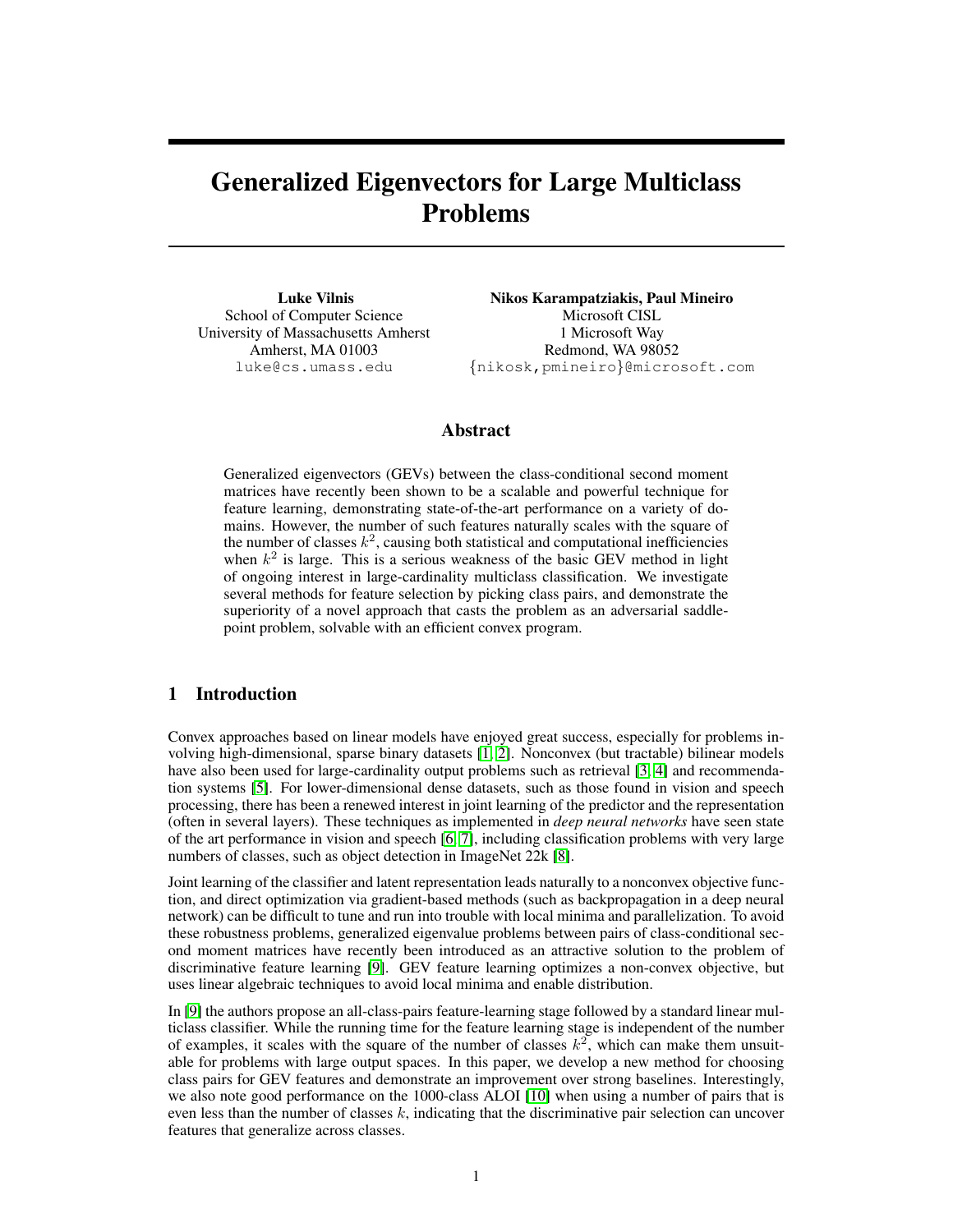# 2 GEV Features

Generalized eigenvector features look at local maximizers  $v$  of the quotient

<span id="page-1-0"></span>
$$
R_{ij}(v) = \frac{\mathbb{E}[(v^\top x)^2 | y = i]}{\mathbb{E}[(v^\top x)^2 | y = j]} = \frac{v^\top C_i v}{v^\top C_j v}
$$
(1)

where  $C_i$  and  $C_j$  are the covariance (or second moment) matrices conditioned on the *i*th or *j*th class. That is, they find directions that capture most of the variance (or second moment) in one class  $i$  while capturing very little in another class j, by solving the generalized eigenvalue problem  $C_i v = \lambda C_i v$ . The eigenvectors are local maximizers of [\(1\)](#page-1-0) and the eigenvalues are the values of the objective.

For a space of dimension d, this allows us to extract up to  $d C_i$ -orthogonal features for each pair, and to assess the feature's discriminative power by examining the eigenvalue  $\lambda$ . These discriminative directions  $v$  can then be combined with a simple nonlinearities (such as regression splines  $\max(t, v^{\top}x)$  to provide a set of nonlinear features for the data.

In addition to working well in practice, these features have several desirable theoretical and practical properties. Firstly, they are invariant to invertible linear transformations of the input data, and by working directly with the second moment matrices, we require only an initial map-reduce style pass to aggregate the moments over a large dataset. Finally, they should generalize well if the moments can be correctly estimated, which generally should take  $O(d \log d)$  examples per class [\[11\]](#page-4-9).

### 3 Methods

We investigate several techniques for picking a parsimonious set of class pairs, including two baselines using randomization and the empirical confusion matrix, and a novel algorithm that that directly optimizes a variant of the original GEV objective function to select pairs.

#### 3.1 Randomization

As introduced in [\[9\]](#page-4-7) Section 4.3 we can place each class on a vertex of a random hypercube in  $\lceil \log k \rceil$  dimensions. For each vertex we solve  $\lceil \log k \rceil$  GEV problems between the current vertex and each of the immediate neighbors. The intuition is to create a graph with a single connected component that connects every class to every other class with the fewest number of hops. However, this does not take into account any information about which labels are easily confused with each other. This multiple also leads to  $O(k \log k)$  pairs being picked, which can be prohibitively large when the number of classes is large, so we also compare to a purely randomized approach on ALOI and MNIST.

#### 3.2 Confusion Matrix

A second natural approach is to use a confusion matrix to pick class pairs. Here we use the confusion matrix from a linear least-squares model on the base feature set to get an asymmetric matrix of costs A. For any given number of pairs  $N$ , we can get the top  $N$  pairs of classes with the highest costs (excluding the diagonal, of course). The intuition here is that classes that are poorly discriminated by the linear model are in need of nonlinear features that can be provided by the GEVs.

#### 3.3 Adversarial GEV

Since our goal is to pick pairs that are most difficult to discriminate for the features, our approach is to formulate a game for each class in which an adversary attempts to select an opposing class, and we try to select a discriminative vector. Concretely, we formulate this as the following saddle-point problem:

$$
\min_{\alpha_i} \max_{v} \frac{v^\top (\sum_{j \neq i} \alpha_{ij} C_j) v}{v^\top C_i v}
$$
  
s.t. 
$$
\sum_j \alpha_{ij} = 1, \ \alpha_{ij} \ge 0
$$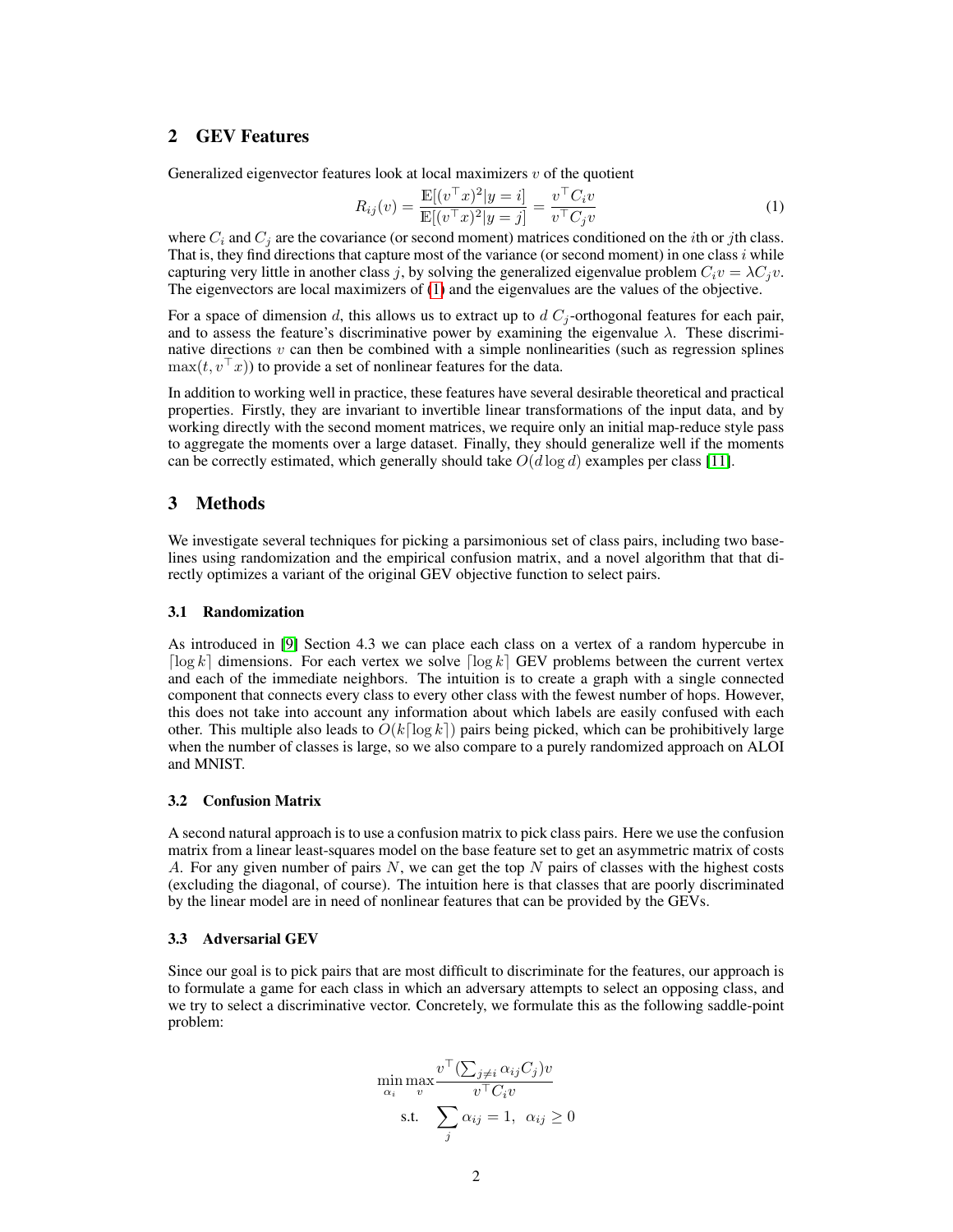This objective can be solved efficiently and optimally with convex techniques using the bundle method [\[12\]](#page-4-10). This amounts to making repeated calls to a vanilla GEV solver while changing mixture weights. This process usually converges with a small number of calls to the GEV solver.

The output of this procedure is a matrix of dual variables  $\alpha_{ij}$ , where each row corresponds to a fixed denominator and each column corresponds to the mixture weights chosen by the adversary for that numerator matrix. We can expect this approach to work better than the confusion matrix from a linear model since it directly trades the GEV features off against one another, while the confusion matrix may potentially become "unconfused" in many places by the addition of a single nonlinear feature.

# 4 Related Work

Many feature extraction and dimensionality reduction techniques in machine learning can be formulated as (generalized) eigenvalue problems, including PCA, Fisher's LDA [\[13\]](#page-4-11), VCA [\[14\]](#page-4-12), and variants thereof. A comparison of these methods with class-conditional GEV is given in Karampatziakis and Mineiro [\[9\]](#page-4-7). The method is similar to a technique in time-series analysis called *common spatial pattern* (CSP) [\[15\]](#page-4-13), which finds GEVs between two windows of a multivariate signal.

Large-cardinality multiclass classification is an active research area. Some approaches rely on splitting the set of classes into trees recursively to avoid comparing dissimilar classes [\[16,](#page-4-14) [17\]](#page-4-15). Others embed the labels in a low dimensional space and reason in the continuous space instead of the discrete output set [\[4\]](#page-4-2). Other approaches, such as word embeddings trained as classifiers [\[18\]](#page-4-16), also jointly embed inputs and outputs. This work is most similar to these techniques that co-embed the input and output spaces [\[18,](#page-4-16) [4\]](#page-4-2), since it directly extends a base feature learning algorithm to select features that are well suited to the output class distribution. However, our technique does not learn vectors for the labels. While the adversarial technique in this paper is novel, the motivation is to find a tractable relaxation of end-to-end supervised nonconvex feature learning, such as that done by backpropagation [\[13\]](#page-4-11).

# 5 Experiments

# 5.1 MNIST

We first compare the different methods for pair-picking on the MNIST dataset of handwritten digits [\[19\]](#page-4-17), consisting of 10 classes with 784 base pixel features. On this dataset, the number of classes is small enough that the all-pairs approach for generating GEV features is tractable and gives the best performance, so we do not provide a table of results. However, in Figure [1a](#page-3-1) we can see that error decreases more rapidly when picking pairs using the supervised methods vs. the randomized method, and that the adversarial method mostly dominates the other two.

# 5.2 TIMIT

We report results on the TIMIT speech-recognition dataset [\[20\]](#page-4-18) of 183 classes (61 base phonemes split into 3 segment markers), using size-11 windows of standard MFCC features (429 total features). We treat this as a classification problem and score with accuracy, rather than evaluating the whole sequence. We see in Figure [1c](#page-3-1) that using supervised methods to pick pairs works better than using the randomized hypercube approach. However, in this case using the empirical confusion matrix gives slightly better performance than the adversarial GEVs.

# 5.3 ALOI

Our largest-cardinality output space comes from the Amsterdam Library of Object Images (ALOI) object classification dataset [\[10\]](#page-4-8). This consists of 1000 different classes, using 128 base features derived from color histograms. Here we see that the supervised approaches significantly outperform randomization, and adversarial GEV outperforms the confusion matrix approach for smaller numbers of pairs. This can be expected since the large output space gives appropriate pair-selection an advantage over brute force randomization. The most interesting result here is the good empirical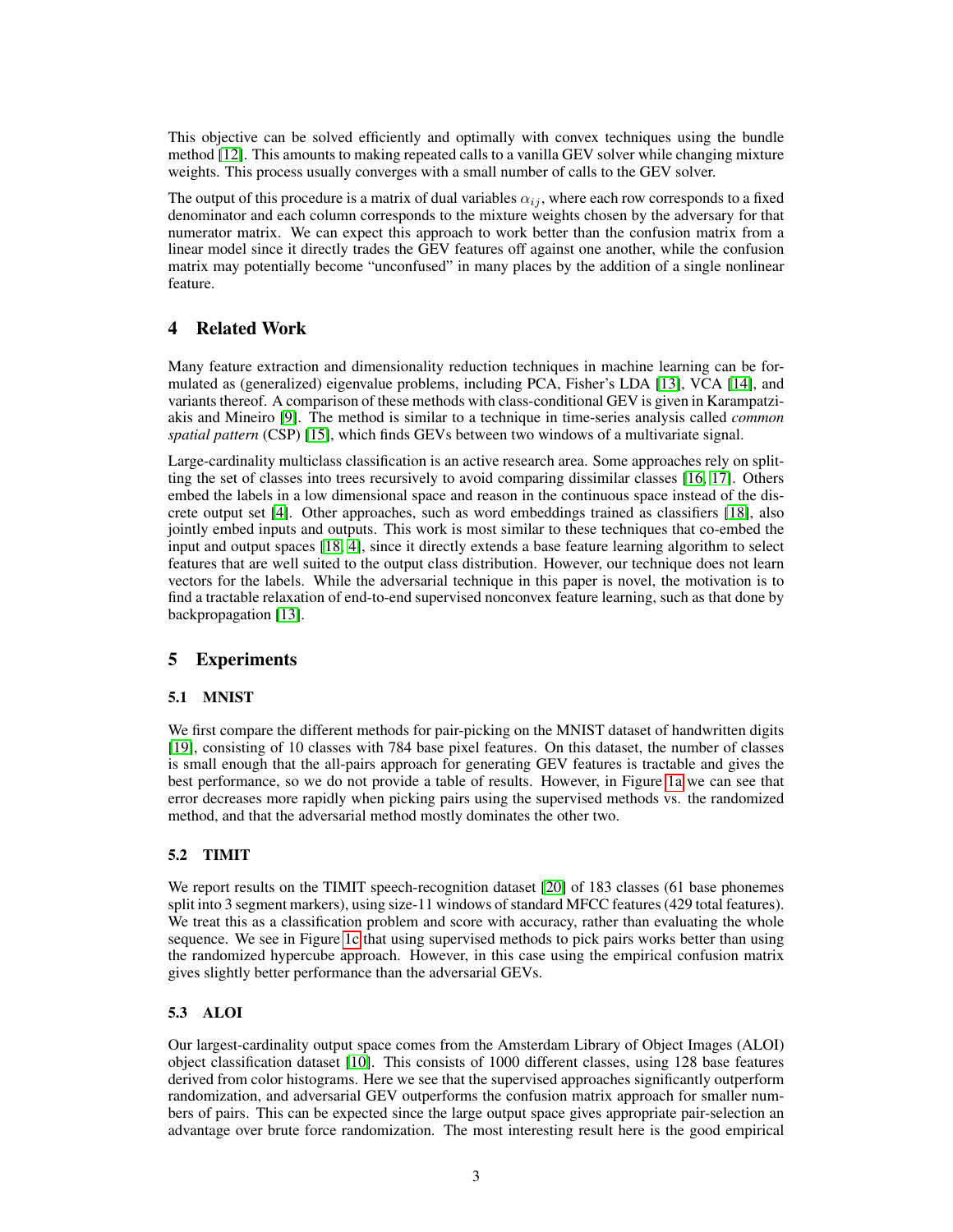<span id="page-3-1"></span>



(a) MNIST: errors vs. number of class pairs. (b) ALOI: error % vs. number of class pairs.

| Model                  | Error              | # Feats |
|------------------------|--------------------|---------|
| <b>T-DSN [21]</b>      | 40.9               |         |
| Random GEV [9]         | $41.87 + (-0.073)$ | 46713   |
| <b>Adversarial GEV</b> | 41.78              | 45009   |
| <b>Confusion GEV</b>   | 41.65              | 46813   |

(c) TIMIT: the number of pairs was picked so as to give approximately the same number of features as used in Karampatziakis and Mineiro [\[9\]](#page-4-7). Performance of deep neural network T-DSN included for comparison.

| Model                | <b>Error</b> | # Feats |
|----------------------|--------------|---------|
| Linear $[17]$        | 13.78        | 128     |
| <b>RBF</b> [22]      | 7.0          |         |
| Random GEV $(2k)$    | 5.08         | 4001    |
| Adversarial GEV (2k) | 3.81         | 4001    |
| Confusion GEV (2k)   | 4.17         | 4001    |
| Random GEV (3k)      | 4.61         | 6001    |
| Adversarial GEV (3k) | 3.82         | 6001    |
| Confusion GEV (3k)   | 3.94         | 6001    |

(d) ALOI: the number of pairs picked appears in parentheses where appropriate.

|  |  |  | Figure 1: Comparison of pair-picking methods for MNIST, TIMIT, and ALOI. |  |  |  |
|--|--|--|--------------------------------------------------------------------------|--|--|--|
|  |  |  |                                                                          |  |  |  |

performance even when we use fewer class pairs than the number of classes. This indicates that the GEV features can help discriminate between more than just the two classes for which they were chosen. As seen in Figure [1d,](#page-3-1) our absolute performance on this dataset is quite good, beating results reported on the same features for the RBF kernel, as well as the linear baseline, by a significant margin.

### 6 Conclusions and Future Work

We have presented techniques for scaling discriminative GEV features to high-cardinality label space problems. GEV features have several theoretical and practical advantages, including good guarantees on estimation error, scalability, global optimality, and strong empirical performance. Our feature selection method builds on the linear algebraic techniques of the base GEV feature learning algorithm to learn parsimonious sets of features, even with many classes, aiding generalization. We demonstrate the performance of our method compared to natural baselines using randomization and confusion matrices.

There are two clear directions for future work. The first is to test our algorithms on more challenging datasets, such as ImageNet 1k and 22k [\[8\]](#page-4-6). The second is to extend our method to incorporate tree structures over the label space, and learn GEVs between clusters of labels. This could aid prediction and estimation for problems where even the sparse pair selection used by our method is intractable.

### References

<span id="page-3-0"></span>[1] H Brendan McMahan, Gary Holt, David Sculley, Michael Young, Dietmar Ebner, Julian Grady, Lan Nie, Todd Phillips, Eugene Davydov, Daniel Golovin, et al. Ad click prediction: a view